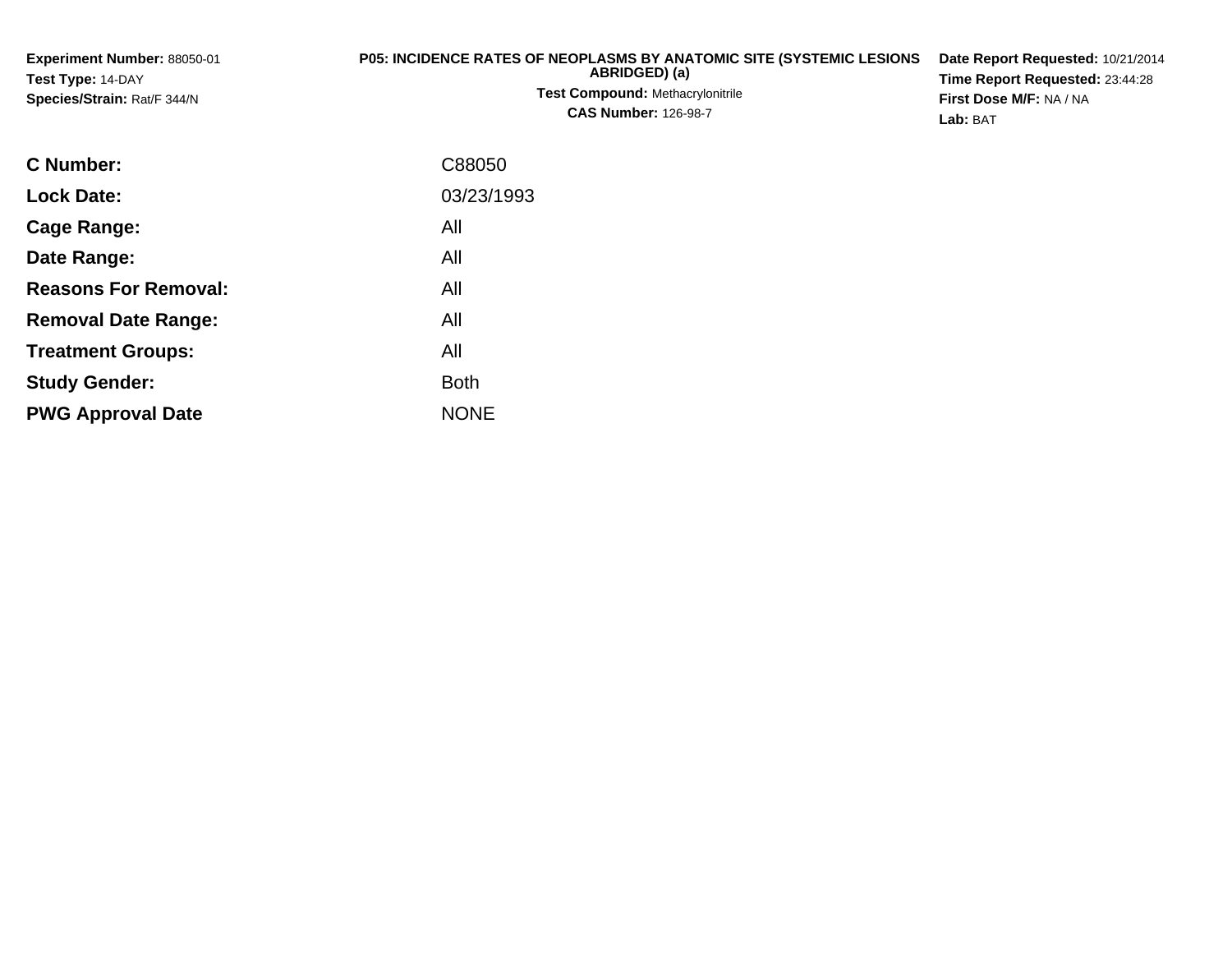| Experiment Number: 88050-01<br>Test Type: 14-DAY<br>Species/Strain: Rat/F 344/N                                                                                                                                                                    | P05: INCIDENCE RATES OF NEOPLASMS BY ANATOMIC SITE (SYSTEMIC LESIONS<br>ABRIDGED) (a)<br>Test Compound: Methacrylonitrile<br><b>CAS Number: 126-98-7</b> |                                        |                                        |                                        | Date Report Requested: 10/21/2014<br>Time Report Requested: 23:44:28<br>First Dose M/F: NA / NA<br>Lab: BAT |                                        |
|----------------------------------------------------------------------------------------------------------------------------------------------------------------------------------------------------------------------------------------------------|----------------------------------------------------------------------------------------------------------------------------------------------------------|----------------------------------------|----------------------------------------|----------------------------------------|-------------------------------------------------------------------------------------------------------------|----------------------------------------|
| F 344/N Rat MALE                                                                                                                                                                                                                                   | $0$ G/L                                                                                                                                                  | 0.3 G/L                                | $0.6$ G/L                              | $1.2$ G/L                              | 2.4 G/L                                                                                                     | 4.8 G/L                                |
| <b>Disposition Summary</b>                                                                                                                                                                                                                         |                                                                                                                                                          |                                        |                                        |                                        |                                                                                                             |                                        |
| <b>Animals Initially In Study</b><br><b>Early Deaths</b><br><b>Survivors</b>                                                                                                                                                                       | 5                                                                                                                                                        | 5                                      | 5                                      | 5                                      | 5                                                                                                           | 5                                      |
| <b>Terminal Sacrifice</b>                                                                                                                                                                                                                          | 5                                                                                                                                                        | 5                                      | 5                                      | 5                                      | 5                                                                                                           | 5                                      |
| <b>Animals Examined Microscopically</b>                                                                                                                                                                                                            | 5                                                                                                                                                        | 5                                      | 5                                      | 5                                      | 5                                                                                                           | 5                                      |
| <b>ALIMENTARY SYSTEM</b><br>Intestine Small, Duodenum<br>Liver<br>Stomach, Forestomach<br>Stomach, Glandular<br>CARDIOVASCULAR SYSTEM<br>None<br><b>ENDOCRINE SYSTEM</b><br><b>Adrenal Cortex</b><br>Adrenal Medulla<br><b>GENERAL BODY SYSTEM</b> | (5)<br>(5)<br>(5)<br>(5)<br>(5)<br>(5)                                                                                                                   | (0)<br>(0)<br>(0)<br>(0)<br>(0)<br>(0) | (0)<br>(0)<br>(0)<br>(0)<br>(0)<br>(0) | (0)<br>(0)<br>(0)<br>(0)<br>(0)<br>(0) | (0)<br>(0)<br>(0)<br>(0)<br>(0)<br>(0)                                                                      | (5)<br>(5)<br>(5)<br>(5)<br>(5)<br>(5) |
| None<br><b>GENITAL SYSTEM</b><br>None                                                                                                                                                                                                              |                                                                                                                                                          |                                        |                                        |                                        |                                                                                                             |                                        |
| <b>HEMATOPOIETIC SYSTEM</b><br>Spleen<br>Thymus                                                                                                                                                                                                    | (5)<br>(5)                                                                                                                                               | (0)<br>(5)                             | (0)<br>(5)                             | (0)<br>(5)                             | (0)<br>(5)                                                                                                  | (5)<br>(5)                             |

## INTEGUMENTARY SYSTEM

None

a - Number of animals examined microscopically at site and number of animals with lesion

b - Primary tumors: all tumors except metastatic tumors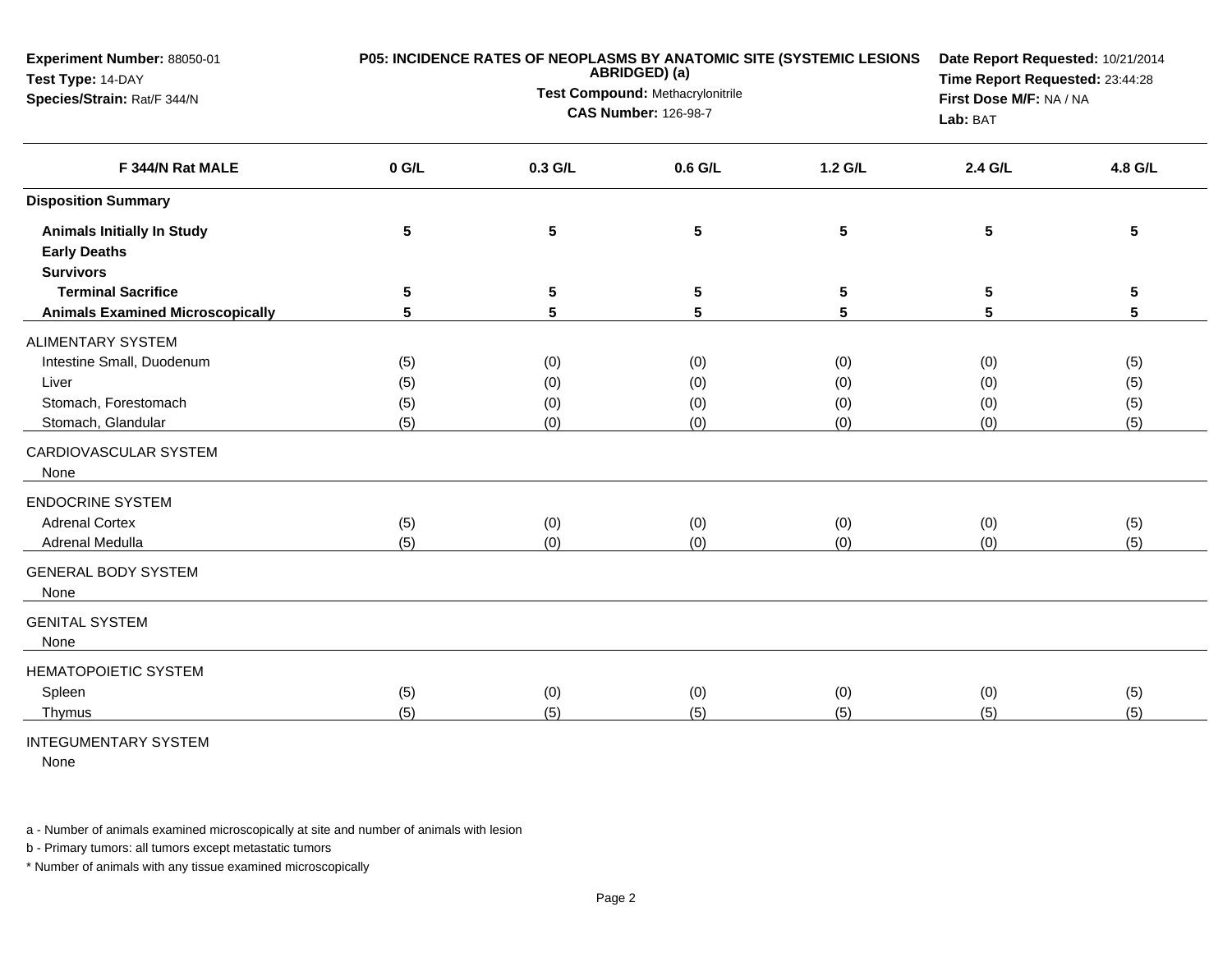| Experiment Number: 88050-01<br>Test Type: 14-DAY<br>Species/Strain: Rat/F 344/N |         | P05: INCIDENCE RATES OF NEOPLASMS BY ANATOMIC SITE (SYSTEMIC LESIONS<br>ABRIDGED) (a)<br>Test Compound: Methacrylonitrile<br><b>CAS Number: 126-98-7</b> |           |         |         |         |
|---------------------------------------------------------------------------------|---------|----------------------------------------------------------------------------------------------------------------------------------------------------------|-----------|---------|---------|---------|
| F 344/N Rat MALE                                                                | $0$ G/L | $0.3$ G/L                                                                                                                                                | $0.6$ G/L | 1.2 G/L | 2.4 G/L | 4.8 G/L |
| MUSCULOSKELETAL SYSTEM<br>None                                                  |         |                                                                                                                                                          |           |         |         |         |
| NERVOUS SYSTEM                                                                  |         |                                                                                                                                                          |           |         |         |         |
| Brain                                                                           | (5)     | (0)                                                                                                                                                      | (0)       | (0)     | (0)     | (5)     |
| Peripheral Nerve                                                                | (5)     | (0)                                                                                                                                                      | (0)       | (0)     | (0)     | (5)     |
| Spinal Cord                                                                     | (5)     | (0)                                                                                                                                                      | (0)       | (0)     | (0)     | (5)     |
| <b>RESPIRATORY SYSTEM</b>                                                       |         |                                                                                                                                                          |           |         |         |         |
| Lung                                                                            | (5)     | (0)                                                                                                                                                      | (0)       | (0)     | (0)     | (5)     |
| SPECIAL SENSES SYSTEM<br>None                                                   |         |                                                                                                                                                          |           |         |         |         |
| URINARY SYSTEM                                                                  |         |                                                                                                                                                          |           |         |         |         |
| Kidney                                                                          | (5)     | (0)                                                                                                                                                      | (0)       | (0)     | (0)     | (5)     |

a - Number of animals examined microscopically at site and number of animals with lesion

b - Primary tumors: all tumors except metastatic tumors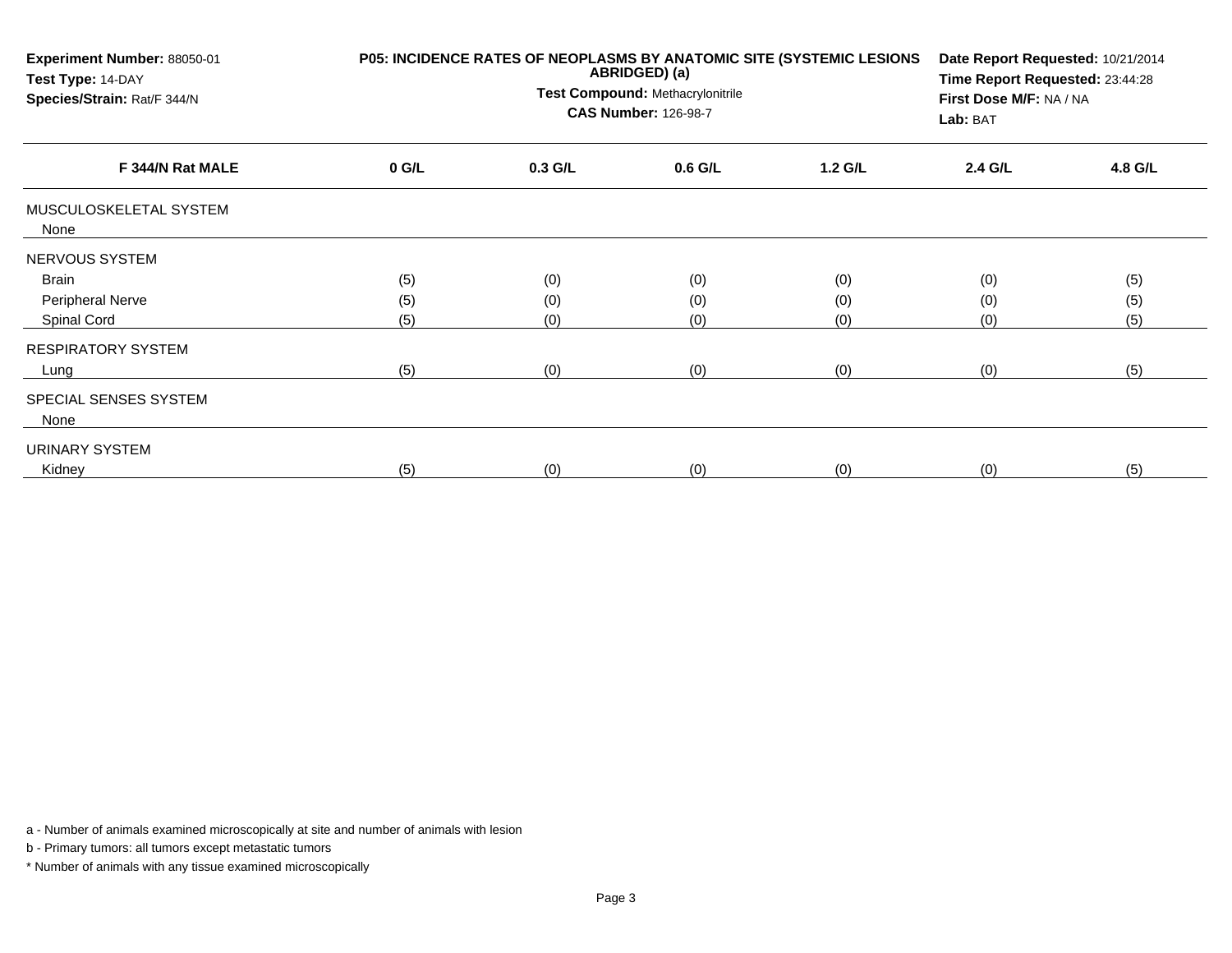| Experiment Number: 88050-01<br>Test Type: 14-DAY<br>Species/Strain: Rat/F 344/N     | P05: INCIDENCE RATES OF NEOPLASMS BY ANATOMIC SITE (SYSTEMIC LESIONS<br>ABRIDGED) (a)<br><b>Test Compound: Methacrylonitrile</b><br><b>CAS Number: 126-98-7</b> |           |           |           | Date Report Requested: 10/21/2014<br>Time Report Requested: 23:44:28<br>First Dose M/F: NA / NA<br>Lab: BAT |         |
|-------------------------------------------------------------------------------------|-----------------------------------------------------------------------------------------------------------------------------------------------------------------|-----------|-----------|-----------|-------------------------------------------------------------------------------------------------------------|---------|
| F 344/N Rat MALE                                                                    | $0$ G/L                                                                                                                                                         | $0.3$ G/L | $0.6$ G/L | $1.2$ G/L | 2.4 G/L                                                                                                     | 4.8 G/L |
| <b>Tumor Summary for MALE</b>                                                       |                                                                                                                                                                 |           |           |           |                                                                                                             |         |
| <b>Total Animals with Primary Neoplasms (b)</b><br><b>Total Primary Neoplasms</b>   |                                                                                                                                                                 |           |           |           |                                                                                                             |         |
| <b>Total Animals with Benign Neoplasms</b><br><b>Total Benign Neoplasms</b>         |                                                                                                                                                                 |           |           |           |                                                                                                             |         |
| <b>Total Animals with Malignant Neoplasms</b><br><b>Total Malignant Neoplasms</b>   |                                                                                                                                                                 |           |           |           |                                                                                                             |         |
| <b>Total Animals with Metastatic Neoplasms</b><br><b>Total Metastatic Neoplasms</b> |                                                                                                                                                                 |           |           |           |                                                                                                             |         |
| <b>Total Animals with Malignant Neoplasms</b><br><b>Uncertain Primary Site</b>      |                                                                                                                                                                 |           |           |           |                                                                                                             |         |
| Total Animals with Neoplasms Uncertain -<br><b>Benign or Malignant</b>              |                                                                                                                                                                 |           |           |           |                                                                                                             |         |
| <b>Total Uncertain Neoplasms</b>                                                    |                                                                                                                                                                 |           |           |           |                                                                                                             |         |

\*\*\*END OF MALE DATA\*\*\*

a - Number of animals examined microscopically at site and number of animals with lesion

b - Primary tumors: all tumors except metastatic tumors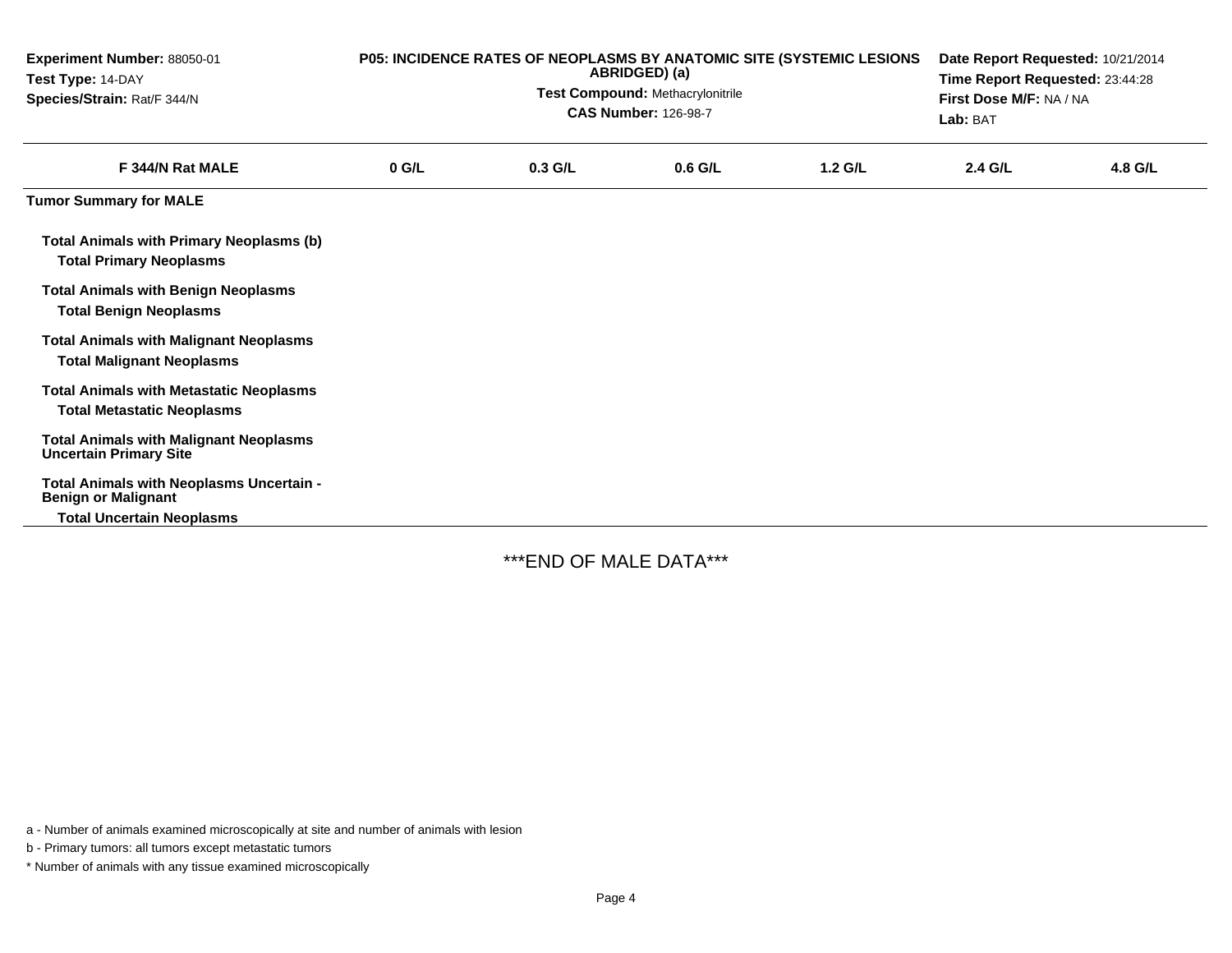| Experiment Number: 88050-01<br>Test Type: 14-DAY<br>Species/Strain: Rat/F 344/N                                                                                                                                                                    | P05: INCIDENCE RATES OF NEOPLASMS BY ANATOMIC SITE (SYSTEMIC LESIONS<br>ABRIDGED) (a)<br>Test Compound: Methacrylonitrile<br><b>CAS Number: 126-98-7</b> |                                        |                                        |                                        | Date Report Requested: 10/21/2014<br>Time Report Requested: 23:44:28<br>First Dose M/F: NA / NA<br>Lab: BAT |                                        |
|----------------------------------------------------------------------------------------------------------------------------------------------------------------------------------------------------------------------------------------------------|----------------------------------------------------------------------------------------------------------------------------------------------------------|----------------------------------------|----------------------------------------|----------------------------------------|-------------------------------------------------------------------------------------------------------------|----------------------------------------|
| F 344/N Rat FEMALE                                                                                                                                                                                                                                 | $0$ G/L                                                                                                                                                  | 0.3 G/L                                | $0.6$ G/L                              | $1.2$ G/L                              | 2.4 G/L                                                                                                     | 4.8 G/L                                |
| <b>Disposition Summary</b>                                                                                                                                                                                                                         |                                                                                                                                                          |                                        |                                        |                                        |                                                                                                             |                                        |
| <b>Animals Initially In Study</b><br><b>Early Deaths</b><br><b>Survivors</b>                                                                                                                                                                       | 5                                                                                                                                                        | 5                                      | 5                                      | 5                                      | 5                                                                                                           | 5                                      |
| <b>Terminal Sacrifice</b>                                                                                                                                                                                                                          | 5                                                                                                                                                        | 5                                      | 5                                      | 5                                      | 5                                                                                                           | 5                                      |
| <b>Animals Examined Microscopically</b>                                                                                                                                                                                                            | 5                                                                                                                                                        | 5                                      | 5                                      | 5                                      | 5                                                                                                           | 5                                      |
| <b>ALIMENTARY SYSTEM</b><br>Intestine Small, Duodenum<br>Liver<br>Stomach, Forestomach<br>Stomach, Glandular<br>CARDIOVASCULAR SYSTEM<br>None<br><b>ENDOCRINE SYSTEM</b><br><b>Adrenal Cortex</b><br>Adrenal Medulla<br><b>GENERAL BODY SYSTEM</b> | (5)<br>(5)<br>(5)<br>(5)<br>(5)<br>(5)                                                                                                                   | (0)<br>(0)<br>(0)<br>(0)<br>(0)<br>(0) | (0)<br>(0)<br>(0)<br>(0)<br>(0)<br>(0) | (0)<br>(0)<br>(0)<br>(0)<br>(0)<br>(0) | (0)<br>(0)<br>(0)<br>(0)<br>(0)<br>(0)                                                                      | (5)<br>(5)<br>(5)<br>(5)<br>(5)<br>(5) |
| None<br><b>GENITAL SYSTEM</b><br>None                                                                                                                                                                                                              |                                                                                                                                                          |                                        |                                        |                                        |                                                                                                             |                                        |
| <b>HEMATOPOIETIC SYSTEM</b><br>Spleen<br>Thymus                                                                                                                                                                                                    | (5)<br>(5)                                                                                                                                               | (0)<br>(5)                             | (0)<br>(5)                             | (0)<br>(5)                             | (0)<br>(5)                                                                                                  | (5)<br>(5)                             |

## INTEGUMENTARY SYSTEM

None

a - Number of animals examined microscopically at site and number of animals with lesion

b - Primary tumors: all tumors except metastatic tumors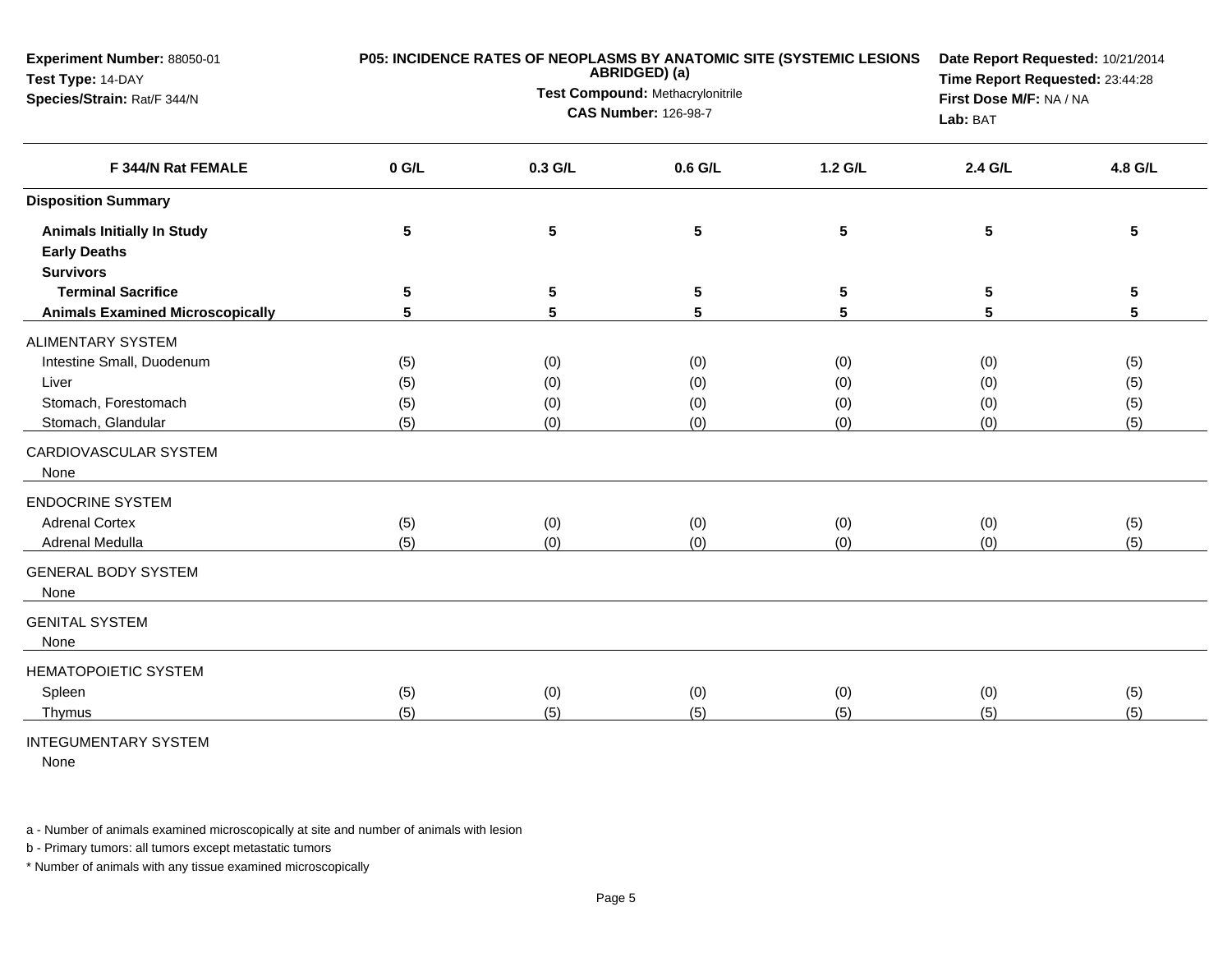| Experiment Number: 88050-01<br>Test Type: 14-DAY<br>Species/Strain: Rat/F 344/N | P05: INCIDENCE RATES OF NEOPLASMS BY ANATOMIC SITE (SYSTEMIC LESIONS | Date Report Requested: 10/21/2014<br>Time Report Requested: 23:44:28<br>First Dose M/F: NA / NA<br>Lab: BAT |           |         |         |         |
|---------------------------------------------------------------------------------|----------------------------------------------------------------------|-------------------------------------------------------------------------------------------------------------|-----------|---------|---------|---------|
| F 344/N Rat FEMALE                                                              | $0$ G/L                                                              | $0.3$ G/L                                                                                                   | $0.6$ G/L | 1.2 G/L | 2.4 G/L | 4.8 G/L |
| MUSCULOSKELETAL SYSTEM<br>None                                                  |                                                                      |                                                                                                             |           |         |         |         |
| NERVOUS SYSTEM                                                                  |                                                                      |                                                                                                             |           |         |         |         |
| Brain                                                                           | (5)                                                                  | (0)                                                                                                         | (0)       | (0)     | (0)     | (5)     |
| Peripheral Nerve                                                                | (5)                                                                  | (0)                                                                                                         | (0)       | (0)     | (0)     | (5)     |
| Spinal Cord                                                                     | (5)                                                                  | (0)                                                                                                         | (0)       | (0)     | (0)     | (5)     |
| <b>RESPIRATORY SYSTEM</b>                                                       |                                                                      |                                                                                                             |           |         |         |         |
| Lung                                                                            | (5)                                                                  | (0)                                                                                                         | (0)       | (0)     | (0)     | (5)     |
| SPECIAL SENSES SYSTEM<br>None                                                   |                                                                      |                                                                                                             |           |         |         |         |
| URINARY SYSTEM                                                                  |                                                                      |                                                                                                             |           |         |         |         |
| Kidney                                                                          | (5)                                                                  | (0)                                                                                                         | (0)       | (0)     | (0)     | (5)     |

a - Number of animals examined microscopically at site and number of animals with lesion

b - Primary tumors: all tumors except metastatic tumors